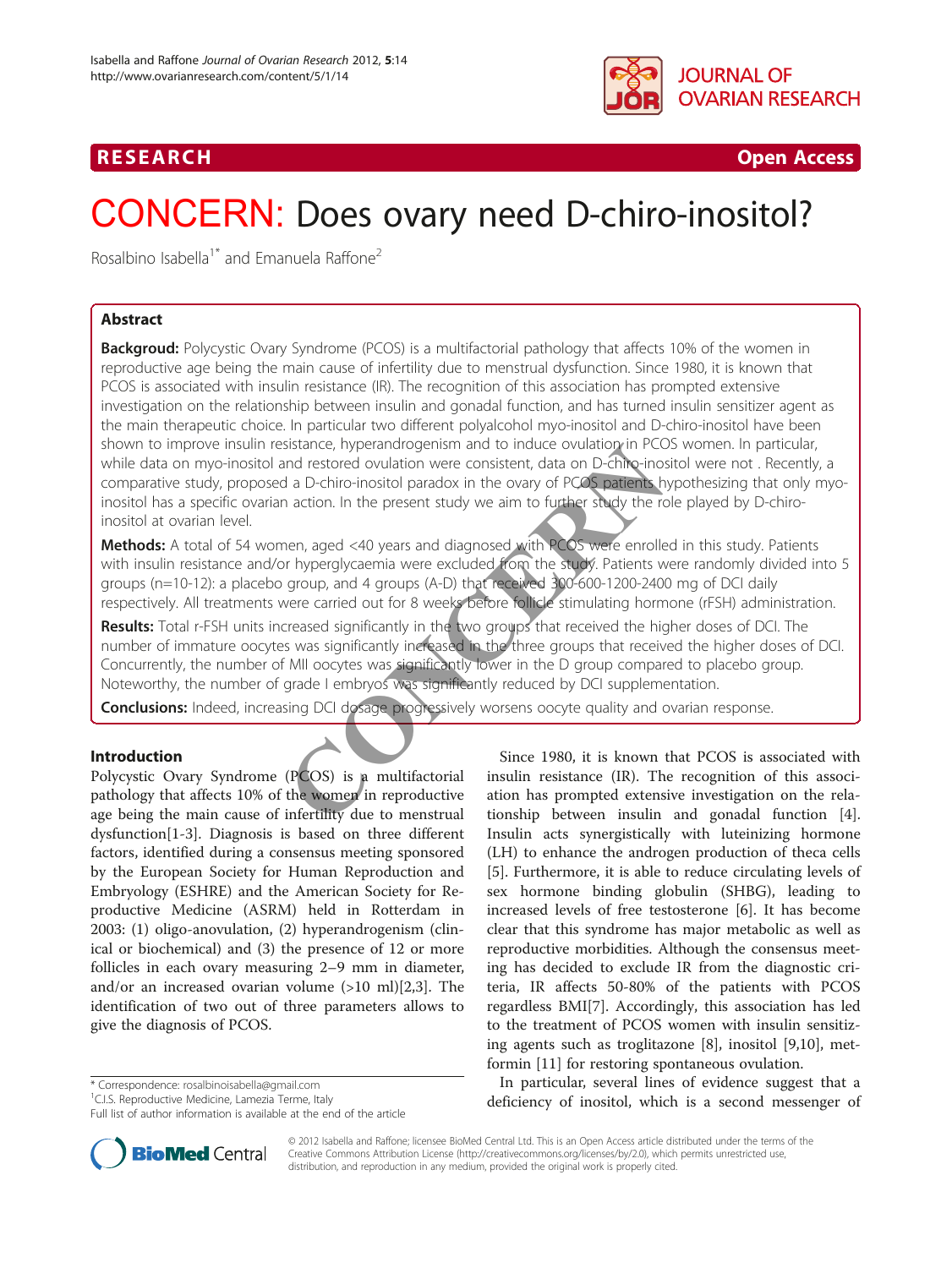the insulin signaling, may be linked to insulin resistance [[12\]](#page-4-0). Inositol is a polyalcohol classified as insulin sensitizer and existing as nine stereoisomers, two of which are currently used in PCOS treatment: myoinositol (MI) and D-chiro-inositol (DCI) [[9,13\]](#page-4-0). Both stereoisomers show an insulin-like action in vivo exerting the function of insulin mediators as inositolphosphoglycans (IPGs) [[14](#page-4-0)]. Indeed, MI is the most abundant form of inositol in humans while DCI is synthetized by an insulin-dependent epimerase that converts MI to DCI. Interestingly, every organ has a specific MI/DCI ratio likely linked to its specific needs (i.e. specific biological processes controlled be each inositol). Indeed, beside the common features, both inositols have specific action. DCI is able to induce glycogen synthesis; in particular, high DCI levels were identified only in glycogen storage tissues[[14\]](#page-4-0). On the other hand, MI plays a crucial role at ovarian level. Recently, Chiu et al. have reported that high concentrations of MI positively correlate with high quality and mature oocytes and a recent review clearly summarized the important role of MI in human reproduction [\[15\]\[16](#page-4-0)]. Furthermore, MI supplementation during IVF protocols has been shown to improve oocyte quality and reduce the number of IU of FSH necessary for ovarian stimulation [17,18].

Oocyte quality is the main factor influencing the chance of a pregnancy; indeed, poor oocyte quality is a cause of infertility as well as an important obstacle for a successful *in vitro* fertilization (IVF).

Additional data have also shown that DCI supplementation at the dose of 1,2 g/die has no influence on ovarian response to exogenous FSH [[19\]](#page-4-0). The aim of the present study was to better investigate whether DCI has a role at ovarian level.

# Materials and methods

#### Patients

A total of 54 women, aged <40 years and diagnosed with PCOS according to Rotterdam criteria, were enrolled in this study. All the subjects were selected among patients undergoing ICSI procedure that was suggested after evaluation of two different sperm samples of the male partner. ICSI patients were selected in order to minimize differences between semen samples. Patients with insulin resistance and/or hyperglycaemia were excluded from the study. In particular, insulin resistance was assessed by calculating the HOMA index, the cut-off defining insulin resistance was 3.2. Concomitantly hyperglycaemia was defied as glucose level > than 140 mg/dl after 2h OGTT Patients were randomly divided into 5 groups  $(n = 10-12)$ : a placebo group, and 4 groups  $(A-D)$  that received 300-600-1200-2400 mg of DCI (Interquim, s.a., Barcelona, Spain) daily respectively. All treatments were carried out for 8 weeks before follicle stimulating hormone (rFSH) administration. The randomization procedure was performed using a computer-based program. The Institutional Ethical Committee approved the protocol, and all patients gave a written informed consent before entering the study.

#### Controlled ovarian hyperstimulation

All patients underwent pituitary desensitization by subcutaneous (s.c.) administration of the gonadotropin releasing hormone (GnRH) agonist (Decapeptyl; Ipsen, Paris, France) from midluteal phase until the day of intramuscular (i.m.) administration of 10,000 IU of human chorionic gonadotropin (hCG). Then, controlled ovarian hyperstimulation was performed in all patients by the administration of recombinant FSH (Gonal-F; Merck-Serono, Geneva, Switzerland). Starting dose was 150 IU per day. Patients were monitored by measuring the plasma concentration of 17β-Estradiol 2 (17β-E<sub>2</sub>) and the size of follicles on day 5 of the stimulation. The dosage of gonadotropin was adjusted according to the individual response. The 10,000 IU hCG was injected i. m. in all patients when serum  $17β$ - $E_2$  exceeded 200 pg per follicle and at least three follicles with a minimum diameter of 18 mm were found. Cycles were cancelled if  $E_2$  levels were >4,000 pg/mL, due to increased risk of ovarian hyperstimulation syndrome (OHSS). The thermand, MI plays a cru-<br>
Recently, Chiu et al. have the plasma concentration<br>
Recently, Chiu et al. have the plasma concentration<br>
tions of MI positively cor-<br>
and the size of follicles on<br>
mature occytes and a recen

#### ICSI procedure

According to Italian IVF law, a maximum of three oocytes per patient were injected, while spare mature oocytes were cryopreserved according to protocols described in previous studies [\[20](#page-4-0)]. Oocyte and sperm preparation for conventional ICSI procedure have been thoroughly described elsewhere [[21](#page-4-0)]. Concerning ICSI, cumulus and corona radiata cells were immediately removed after retrieval by a short exposure to HEPESbuffered medium (Quinn's Advantage Hepes Medium; Sage IVF, Trumbull, CT, USA) containing 20 IU/mL hyaluronidase (Sage IVF) and by gentle aspiration in and out of a Pasteur pipette following by mechanical cleaning from the remaining surrounding cumulus cells by aspiration using a denuding pipette (Denuding Flexi-Pet; Cook, Brisbane, Australia) with a 170–130 mm diameter. The denuded oocytes were then assessed for their meiotic maturation status. In preparation for ICSI, oocytes with an extruded first polar body presumably at the metaphase II stage (MII) were selected (in a maximum of three) for the fresh cycle and spare MII oocytes were cryopreserved, if required [[22\]](#page-4-0).

#### Luteal phase

Intramuscular administration of 50 mg daily progesterone in-oil was started on the day of ovum pick-up, and the treatment was performed daily until either a serum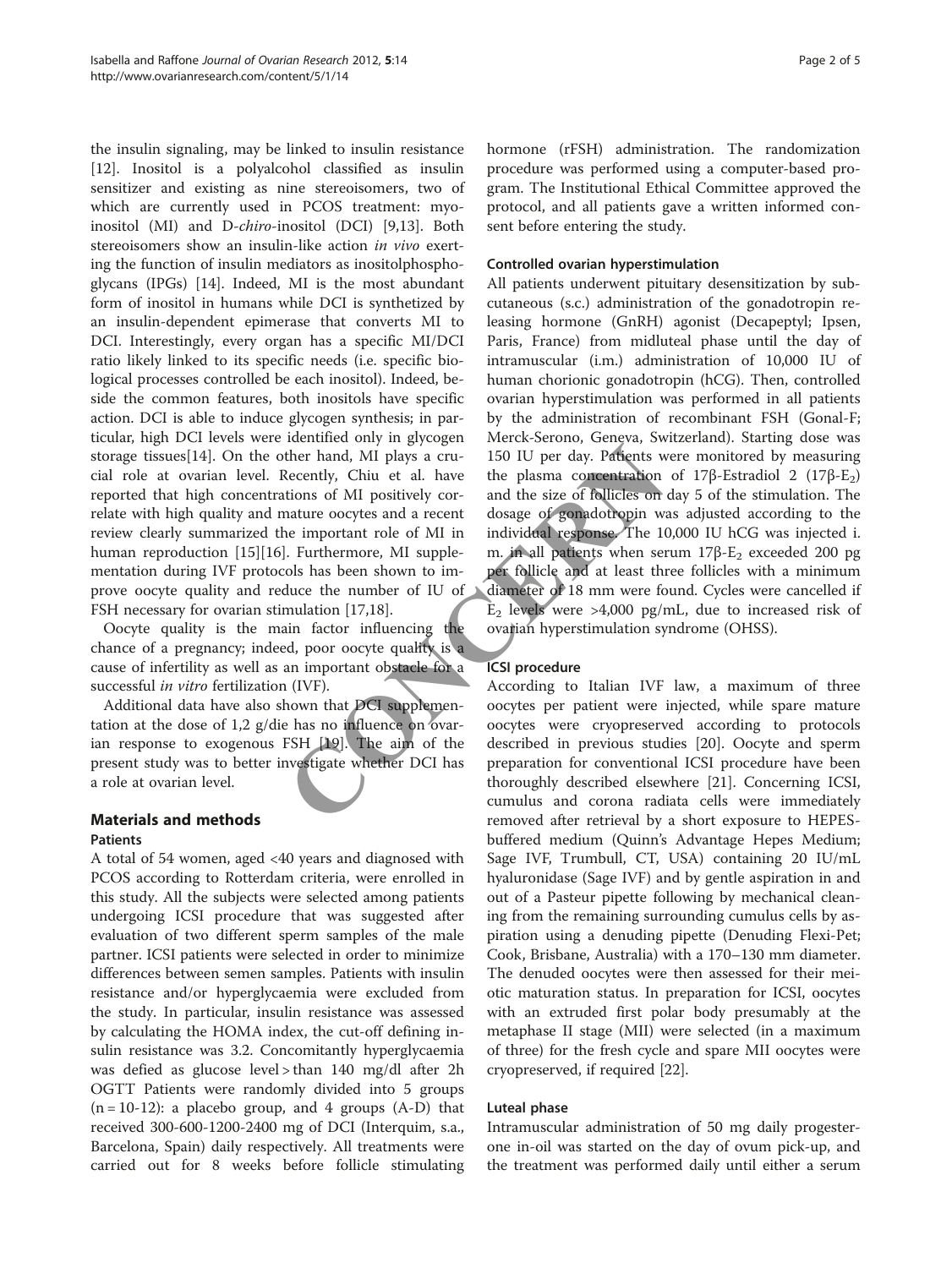|                                  | <b>PLACEBO</b> | A (DCI 300mg) | <b>B</b> (DCI 600mg) | C (DCI 1200mg)  | D (DCI 2400mg)  |           |
|----------------------------------|----------------|---------------|----------------------|-----------------|-----------------|-----------|
| No. of patients                  |                | 10            |                      | 10              |                 | <b>NS</b> |
| Age (years)                      | $36.9 \pm 1.5$ | $36.8 + 1.6$  | $36.9 \pm 1.52$      | $36.7 \pm 1.57$ | $37.0 \pm 1.25$ | <b>NS</b> |
| BMI (kg/m <sup>2</sup> )         | $74.4 + 7.8$   | $25.2 + 3.5$  | $74.7 + 3.5$         | $25.1 + 3.1$    | $25.6 + 2.9$    | <b>NS</b> |
| Duration of infertility (months) | $48.2 \pm 9.4$ | $49.4 + 7.6$  | $50.0 + 7.2$         | $49.9 + 6.1$    | $48.9 + 8.8$    | <b>NS</b> |

**Discussion** 

Table 1 Baseline characteristics of patients

Data are expressed as mean ± SD.

pregnancy test result was negative or an embryonic heart beat was sonographically confirmed.

# significantly reduced in women treated with 600, 1200 and 2400 mg of DCI (Figure [3](#page-3-0)).

#### Statistical analysis

Baseline characteristics and ovum pick-up outcomes were analyzed using One-way ANOVAs. The source of the detected significances was determined by Bonferroni post hoc test. P values less than 0.05 were considered statistically significant.

#### Results

Patients matching the inclusion criteria were randomized into five groups by a computer program. One-way ANOVA revealed no significant differences between groups in mean age, Body Mass Index at baseline (Table 1). Total r-FSH units and number of days of stimulation differed between the groups. In particular, compared to the placebo group, the FSH IU administered were increased significantly in the two groups that received the higher doses of DCI (Table 2). Estradiol levels at hCG administration were significantly different only in the group D (women treated with 1.2g of DCI Table 2). The total number of oocytes retrieved were similar between the groups, while the number of imma-ture oocytes (Figure [1,](#page-3-0)  $P < 0.003$ ) and number of MII oocytes (Figure [2,](#page-3-0)  $P = 0.0013$ ) significantly differed. Indeed, the number of immature oocytes was significantly increased in the three groups that received the higher doses of DCI  $(P < 0.04)$ . Concurrently, the number of MII oocytes was significantly lower in the D group compared to placebo group  $(P < 0.001)$ . Noteworthy, the number of grade I embryos was significantly reduced by DCI supplementation ( $P = 0.004$ ). Embryo quality was

# In the present study we were able to show that DCI negatively affects oocyte quality. Indeed, increasing DCI dosage progressively worsens oocyte quality and ovarian response in non-obese and non insulin resistant PCOS women. Literature data clearly show that the two inositol stereoisomers have different physiological roles: while DCI is

crucial for glycogen synthesis, MI increases glucose cellular uptake [[12](#page-4-0)]. Interestingly, each tissue has its own MI/DCI ratio and the relative amount of each inositol in a certain tissue reflects inositol(s) specific functions. Indeed, high DCI levels (always lower than MI) are present only in glycogen storage tissues (fat, liver and muscle), while very low levels of DCI are characteristic of tissues that have high glucose utilization, likely because they need to "have a high energy status" (brain and heart) [[14](#page-4-0)]. Recently a new manuscript pointed out that one of the causes of poor oocyte quality in PCOS women might be the reduced energy metabolism [23]. Indeed, literature data have shown that in PCOS women, genes involved in the glucose uptake pathway are downregulated at ovarian level [[24](#page-4-0)]. These data are indeed in line with the findings of Carlomagno et al., that in a comparative study (MI vs. DCI) highlighted that only MI has an action at ovarian level; since MI is responsible of glucose cell uptake, likely it improves ovary energy status and therefore, it is able to improve oocyte quality [[19,23](#page-4-0)]. In vivo, DCI is synthetized by an epimerase that converts MI into DCI and, depending on the specific needs of the two different molecules, each tissue has a typical conversion rate. In particular, it has been shown that the ratio of these than 0.05 were considered in non-obese and non insulinear<br>ture data clearly show two somers have different physocrucial for glycogen synthesis<br>sion criteria were rando-<br>uptake-12}. Interestingly, ea<br>omputer program. One-wa

#### Table 2 Clinical Data

|                                            | <b>PLACEBO</b>    | A (DCI 300 mg)      | <b>B</b> (DCI 600ma) | C (DCI 1200mg)     | D (DCI 2400mg)       |
|--------------------------------------------|-------------------|---------------------|----------------------|--------------------|----------------------|
| No. Oocytes retrieved                      | $8.99 + 2.52$     | $9.20 + 2.46$       | $9.13 + 2.99$        | $7.83 + 2.78$      | $7.23 + 2.77$        |
| Total rFSH (IU)                            | $2239.7 + 181.55$ | $2379.1 + 353.80$   | $2305.9 + 150.19$    | $2368.5 + 235.77*$ | $7983.0 + 719.80**$  |
| 17β-E2 levels (pg/ml)on hGC administration | 1429.69 ± 1118.43 | $1443.43 + 1087.43$ | $1350.06 + 513.04$   | $1530.85 + 433.17$ | $1490.24 + 253.21$ * |
| Stimulation (days)                         | $11.4 + 1.2$      | $12.1 + 0.99$       | $12.5 + 1.21$ *      | $12.9 + 1.10$ **   | $13.8 + 0.87**$      |
| No. Of cycles cancelled                    |                   |                     |                      |                    |                      |

Data are expressed as mean ± SD.

17β-E2 levels decreases in D group.

\*, P < 0.05 vs placebo. Stimulation days increase in B,C,D group (300, 600, 1200 mg DCI, respectively).

\*, P < 0.05 vs placebo, \*\*, P < 0.01 vs placebo.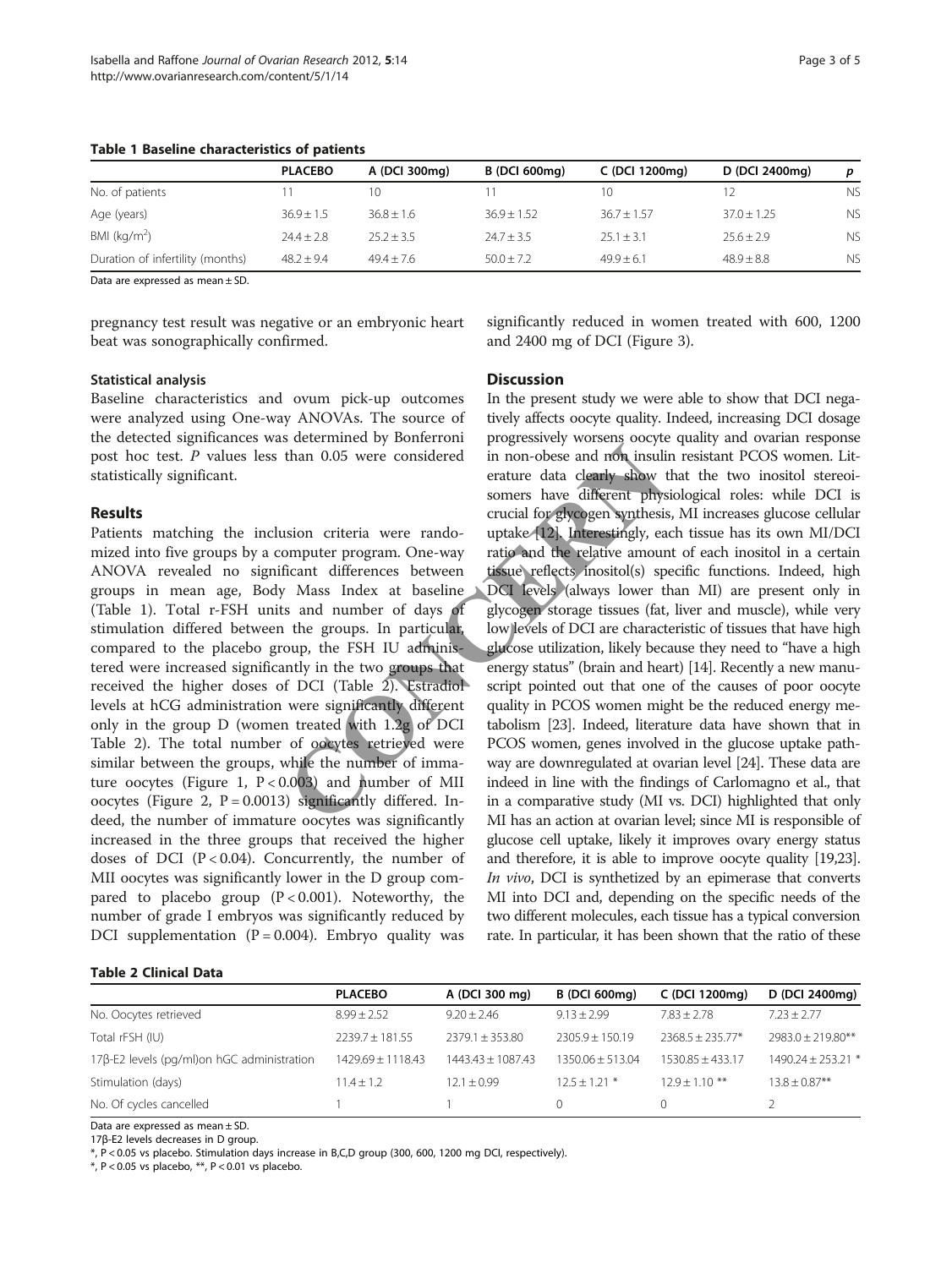<span id="page-3-0"></span>

two insulin mediators is insulin dependent[25,26]. Indeed, in subjects with type 2 diabetes, the DCI/MI ratio is reduced and less DCI is synthetized, due to a reduction in the epimerase activity [\[25,26](#page-4-0)]. Unlike other tissues such as muscle and liver, ovary never become insulin resistant [[27,28\]](#page-4-0). Therefore, it can be speculated that PCOS patients with hyperinsulinemia probably present an enhanced MI to DCI epimerization rate in the ovary that would result in an increased DCI/MI ratio (i.e., overproduction of DCI), and in a MI deficiency. This MI depletion could eventually be responsible for the poor oocyte quality observed in these patients [\[29\]](#page-4-0). In addition, the positive effects of MI supplementation [\[17-19,30](#page-4-0)] might be explained by the fact that restoring MI levels will improve ovarian response to FSH; furthermore, since MI is responsible for glucose cell intake, energy status will be restored as well. Nestler et al. in 1999 showed for the first time that administration of DCI (1.2 g/ d) in obese PCOS women is able to restore ovulation after FIGHT per group).<br>
in dependent[25,26]. Indeed, 4 weeks of treatment, althou,<br>
bettzed, due to a reduction in ducted by the same autho<br>
Unlike other tissues such as<br>
C2400 mg/die) and authors v<br>
er become insulin resistant





4 weeks of treatment, although no data on menstrual regularity were reported[\[9\]](#page-4-0). However, in a second study conducted by the same authors, DCI dosage was doubled (2400 mg/die) and authors were not able to confirm their pervious findings.[\[31\]](#page-4-0) Our results seems to be in line with the DCI paradox hypothesis [\[29\]](#page-4-0). Indeed, increasing DCI dosage progressively negatively influences oocyte and embryo quality. Similar results have been obtained by treating PCOS woman scheduled for IVF with metformin, 500 mg three times per day[32]. Metformin decreased the number of dominant follicles, retrieved oocytes, and MII oocytes, despite increased IU of gonadotropin were administered. Baillargoen et al. showed that metformin increased the insulin-stimulated release of DCI-phosphoglycans; therefore, we could hypothesize that metformin promotes glycogen synthesis and further reduces ovary energy status through DCI phosphoglycans [[33](#page-4-0)]. Based on this evidence, we can speculate on the reason why Nesteler had opposite results in the two trials. In the first study, DCI supplementation restored ovulation probably due to a peripheral action of DCI, allowing to restore epimerase physiological rating into the ovary. In the second trial, the lack of positive effects after 2400mg DCI supplementation was probably due to an overload of DCI (pre-existent high levels of DCI in the ovary and supplementation). In conclusion, we have shown that DCI supplementation reduces oocyte quality; therefore the administration of DCI cannot be considered as an appropriate approach to improve IVF outcomes in PCOS patients.

#### Competing interests

The authors declare that they have no competing interests.

#### Authors' contribution

RI: Designed the study, recruited the patients, drafted and reviewed the manuscript. ER: Was involved in the patients' follow-up and participated to the manuscript preparation. All authors read and approved the manuscript.